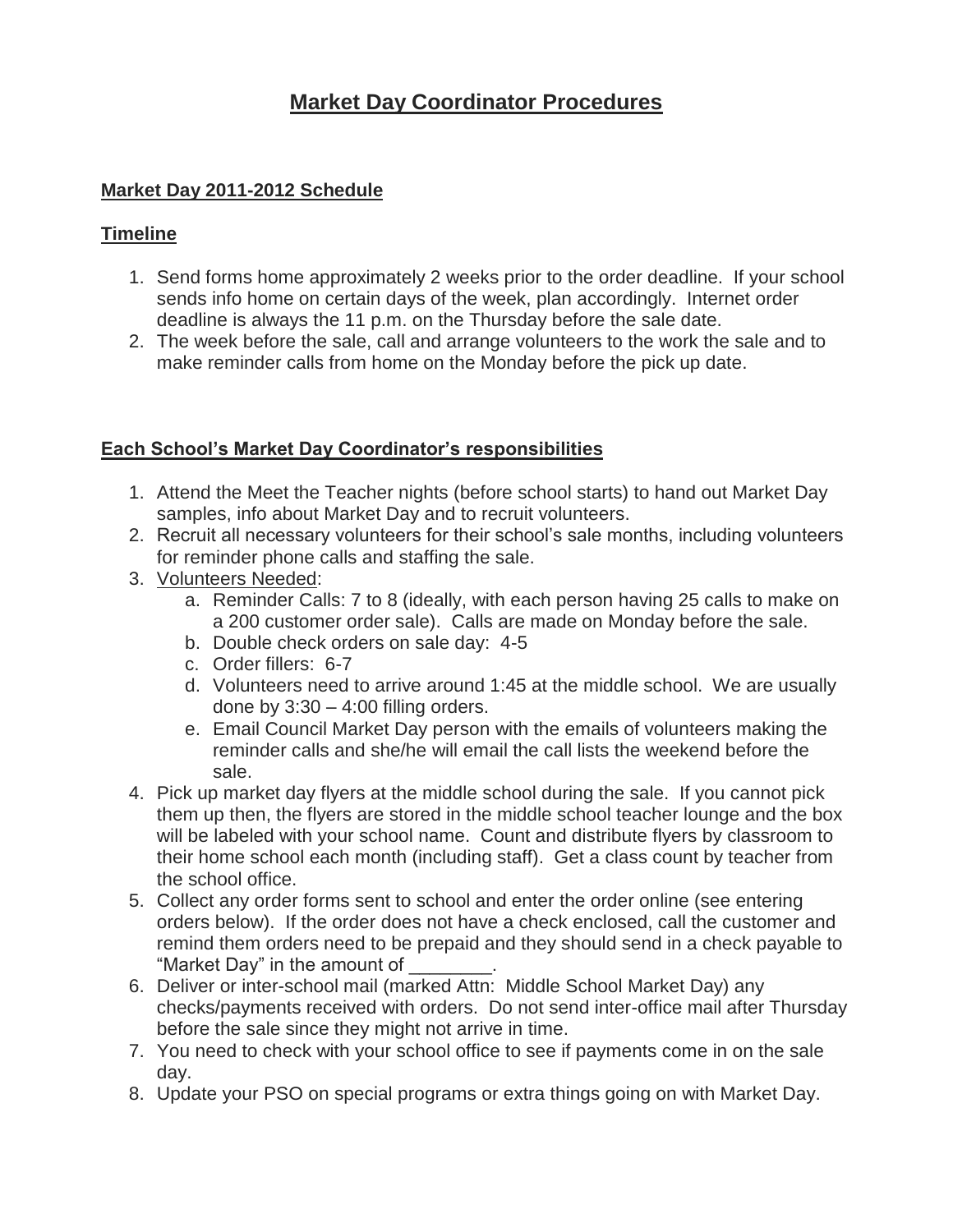## **Entering Market Day orders online**

- 1. On the internet, go to [http://chairweb.marketday.com](http://chairweb.marketday.com/) You will receive the account number and password from the Council Markey Day chair.
- 2. Click on tab "Sale Information" and click "Place Orders".
- 3. Type in last name (the first few letters will bring up the account also).
	- $\triangleright$  If the last name is not found, click Add New Customer.
	- $\triangleright$  Complete the new customer info,
	- $\triangleright$  Select "NO" for mailing list.
	- $\triangleright$  Click finish and enter order.
	- $\geq$  You do not need to write down the confirmation # for the order.
- 4. When the order is entered, verify the check amount matches the order total and that the last name on the check is the same as the customer's last name on the order sheet.
	- $\triangleright$  If the check amount is not enough, call the customer and request that the remainder be sent in to school or brought to the sale and paid.
	- $\triangleright$  If the last name on the check does not match the customer's last name. write the customer name on the check in the memo area.
	- $\triangleright$  If anyone questions you about weighted items that are priced per pound, market day will charge them for the highest weight amount that the item comes in. On the sale day, if they prepaid with check or credit card, they will receive a cash refund after the total price is calculated based on the actual weight of the item they receive.

## **Sale Day Procedures**

1. Begin rearranging the tables in the café (the side closest to the teacher's lounge). Arrange them in a "U" shape. Leave one table at the front near the doors for the cashier. Market Day table categories begin with "A" behind the cashier table.



**Cashier**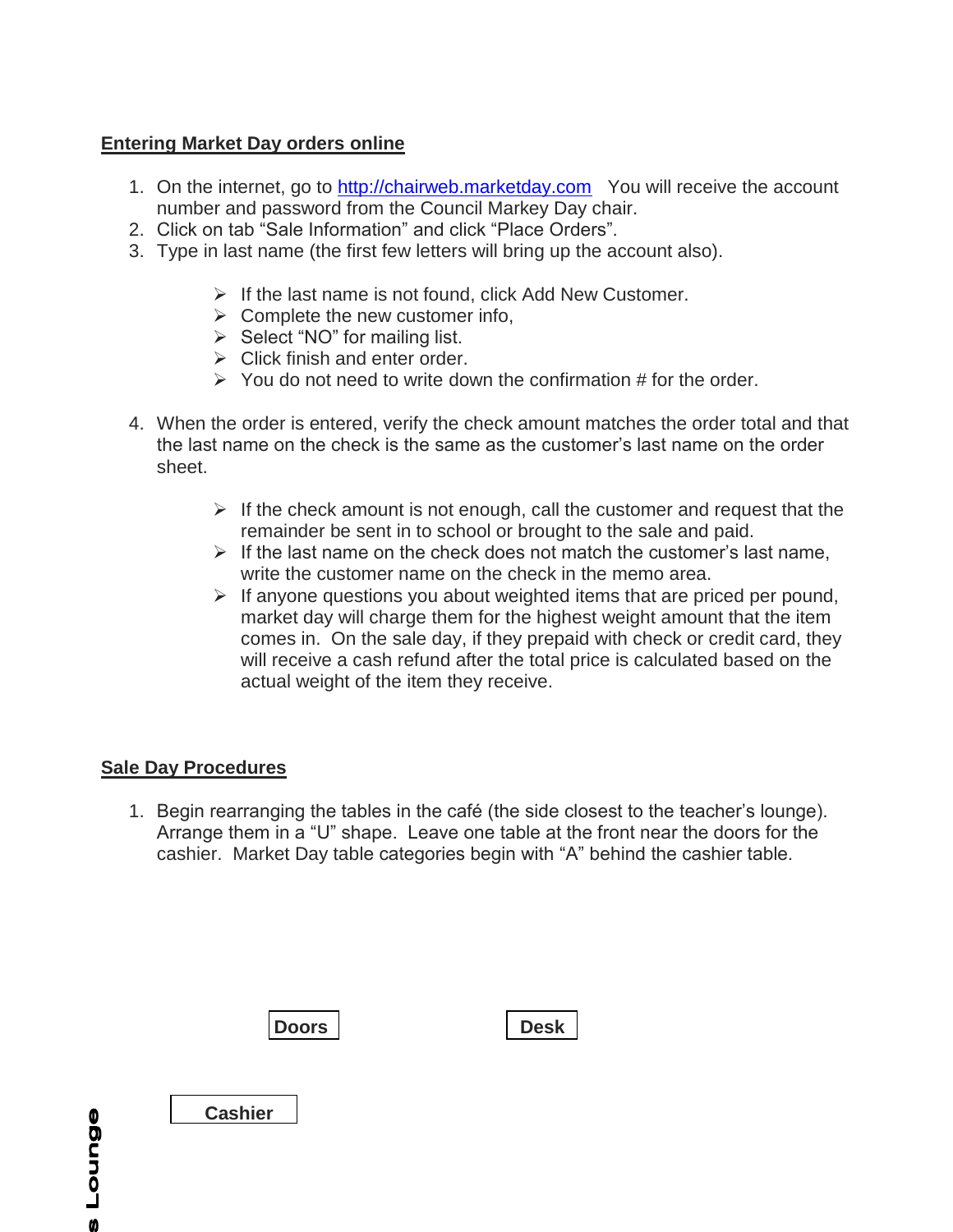

- 2. If there is a study hall in the café, ask the study hall teacher for volunteers to help unload the truck. If there is not a study hall in there, go to the main office and ask if they can get some volunteers from a study hall in the auditorium. (5 or 6 students)
- 3. The truck arrives around 2:00 to unload. Only the Market Day rep is allowed to remove items from the truck and place on the dollies. The volunteers or students then take the loaded carts into the café and unload them in the center of the "U" and takes the carts back out to the truck to be reloaded.
- 4. Each Market Day item has a category (Cat.) A-Z on the box. Place the item by category on the tables while trying to keep identical items stacked together. Keep the empty packing boxes in the middle of the floor to pack orders into.
- 5. Once the boxes are unloaded, each table category must be counted. The market day rep will hand out the inventory sheets. Count the items and complete the inventory sheets. If something is missing, let the rep know. Once everything is counted, start pulling orders (cashier will have orders sorted out).
	- $\triangleright$  Pull teacher/staff orders first.
	- $\triangleright$  Pull prepaid orders next.
	- $\triangleright$  Pull any remaining orders last.
- 6. Start calling customers who have not picked up around 4:45. Leave a message and cell # if no one is reached. The message should include that after 5:30, their food will be placed in the freezer and they will need to come for it during school hours.
- 7. If food is placed in the freezer for later pick up, label each box with the customer's last name in big, black sharpie.
- 8. Customers may fill their own orders if they wish. These orders still need to go to double check.
- 9. The district chairperson(s) will come to each sale and handle paperwork, cashier, and fix up any refunds due to customers for coupons, weighted items, etc.

#### **Double Check Duties**

- 1. Each item is checked against the order sheet and marked off.
- 2. The next month's flyer and any other info or giveaways are placed in the box.